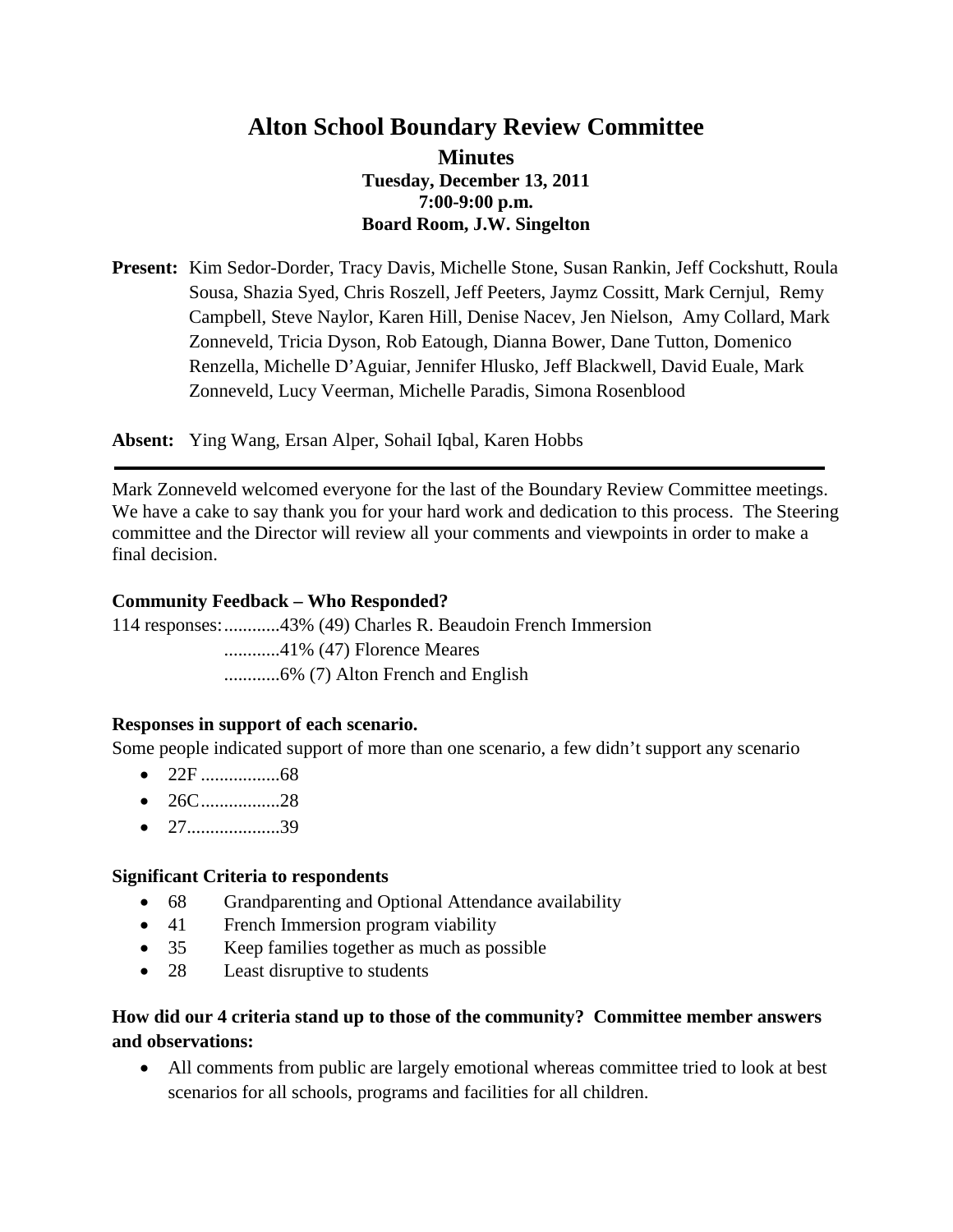- How many of these people who responded were at the Open House? Did these people really understand the purpose and process of the committee and all the issues and implications
- Three of the four are pretty much the same thing.
- Not surprised that these are the issues of highest concern given conversations with parents and how emotional people are when looking only at their personal circumstances.

# **Were there any surprises in the narrative that should have come to committee? Or anything they have forgotten or missed?**

- Having very few Alton responses is indicative of the feeling that all 3 scenarios are okay with those parents. Or could it be because they do not have an organized group like other schools (e.g., School Council)?
- Present schools had Parent Councils for communication to community and formal organization.
- There is no viable option for French Immersion at the new Alton school.
- **Q.** Based on parent feedback at school what the group missed is keeping families together. How can we ensure that families are kept together?
- **A.** Rob Eatough and Dom Renzella said no overall revelations since all responses were pretty much all personal. Collating of answers being done now.
- **Q.** Does the feedback point to criteria/issues that the BRC missed?
	- Think we missed parts of grandparenting issues.
	- The Florence Meares parents' are supportive of process, even if they were being impacted negatively.

Discussion about responses – surprised proximity was so low on their criteria list. Proximity is not an emotional issue since all scenarios covered proximity. Committee worked very hard to cover this issue.

# **Is there anything else significant in the feedback that we should discuss?**

- High school boundary questions arose.
- Clarksdale appreciates what we are doing but what are you doing about that school going from 700 down to 400? (move to end)
- Responses came primarily from 2 schools. Director said he makes decisions on issues not volume of responses. When the community piece was written in admin council, it was made clear that feedback on issues was a priority, not the volume of the responses.
- Parent concerned about numbers being incorrect and being back in 3 years. Steering committee looks at this very closely when trying to make these decisions.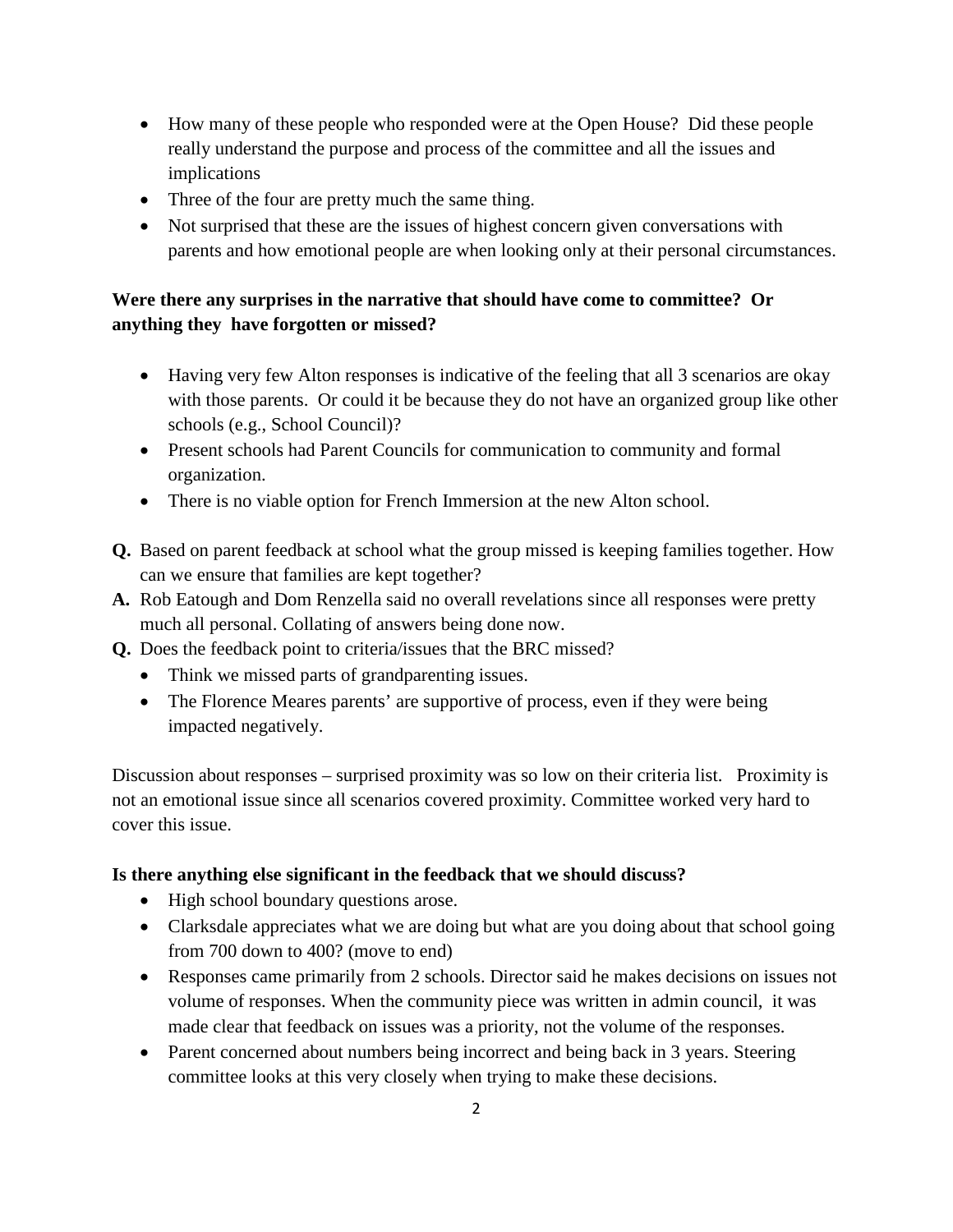Parent asked if there is an equivalent to the ombudsman within the Board? The Director answered that we have an Internal Auditor and Audit Committee that look at financials and respond to Board. They can audit admin functions, planning, admin procedures. We have a new Regional audit – external committee that is looking at risk assessment in IT and other departments. Now just beginning its initial assessment.

This is final meeting of the Boundary Review Committee and after this the information goes to the Steering Committee comprised of the Director, Superintendents, 3 Trustees of affected areas who will decide on which scenarios, with or without variations, they choose to submit to Director.

The group members broke into groups at the 3 scenarios to summarize what the final things are they want to say to Steering Committee ( strength, weakness, important issues). All members of the committee have done a great job of honouring the norms.

Follow a process for sharing thoughts on each scenario, then any questions. Steering committee can also ask questions, then anyone on BRC may present an opposing view.

#### **Scenario 22F**

#### Supporting Views

- Identified what liked and not liked
- Liked that it did receive overwhelming support from parents of Charles R Beaudoin and Florence Meares as English only (because it is the only scenario with no change proposed for Charles R Beaudoin and Florence Meares)
- Did keep Orchard Park numbers nicely and in balance but still room in northern schools to take other students if necessary (e.g., TBD)
- Gives one firm choice for French Immersion and English for Alton school. Alleviates most issues of grandparenting of Charles R Beaudoin and Florence Meares
- And it does keep 10 out of 11 programs stable and viable
- Has Alton French Immersion students going to 1 school
- Didn't want to create another dual track school unless we cured program viability at other schools
- Estimates of French Immersion in Alton may be underestimated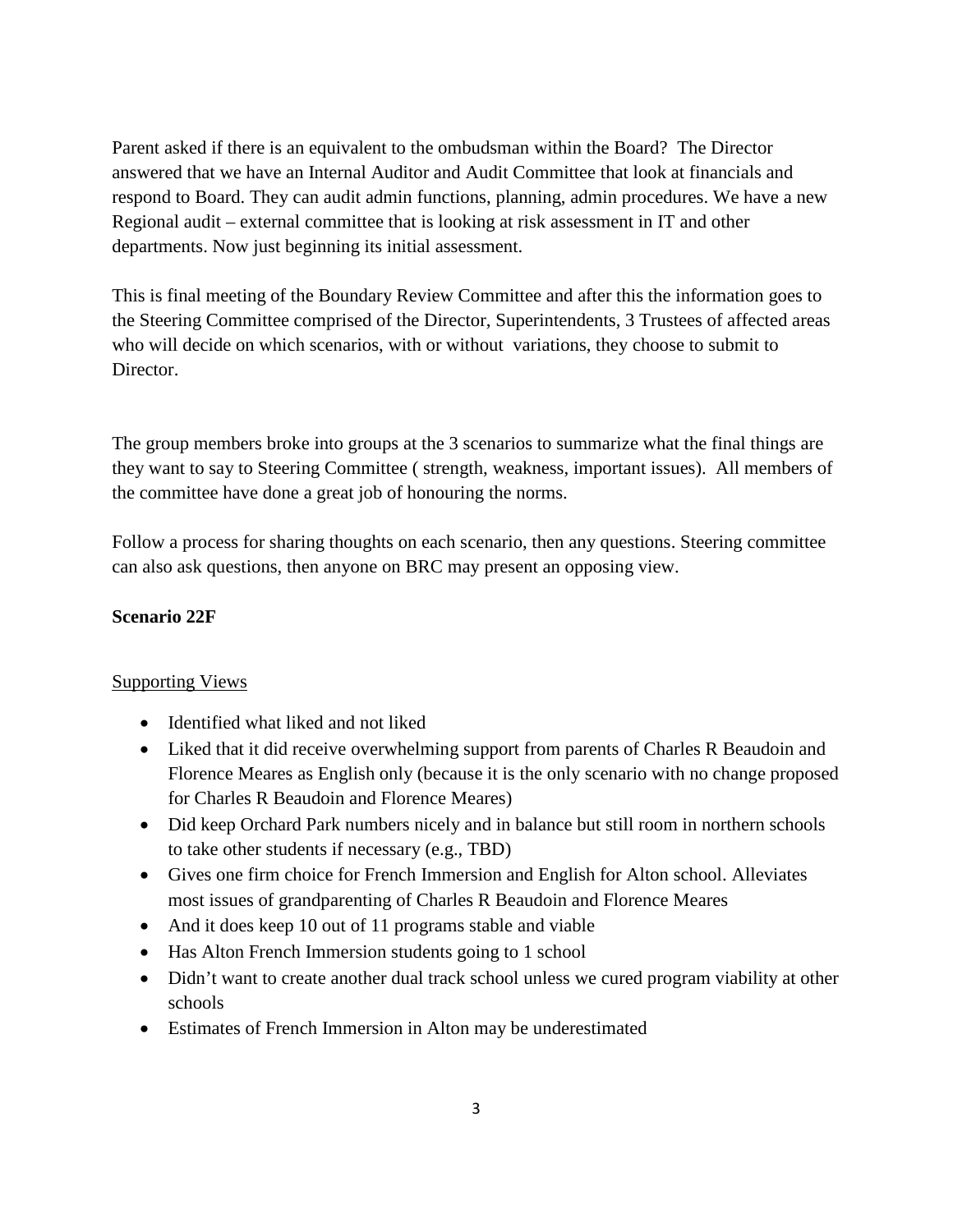### Opposing Views

- This is the only scenario which gives north Headon Forest students a different boundary for FI versus english. ie Clarksdale/Rolling Meadows for FI, but not CHNorton for english. Therefore it keeps an unnatural boundary for the high school (not Walker's Line).
- There is only one group of 33 students (north Headon) that is to be moved (FI from CRB with no grandparenting or gradual transition)
- If you go out 5 10 years there is a significant drop in C.H. Norton numbers.
- If Alton projections are low, will Orchard Park get totally full with Alton French Immersion? Will the TBD area go to Orchard Park? If the closest Orchard schools are full, where will the TBD students be transported?
- Didn't like: unnatural boundary in Headon Forest and it put Charles R Beaudoin over capacity

# **Scenario 26C**

### Supporting Views

- All French Immersion in Alton go to Florence Meares
- Natural boundaries for English and French Immersion

#### Opposing Views

- Orchard Park French Immersion is vastly under-utilized
- Why start a new program when one is already available with necessary resources and staff?
- Are Orchard Park boundaries viable for French Immersion? No scenarios have English going to Orchard Park.
- Does it make sense to take French Immersion students from Charles R. Beaudoin and Orchard Park to create another French Immersion school if its not really needed?

# **Scenario 27**

#### Supporting Views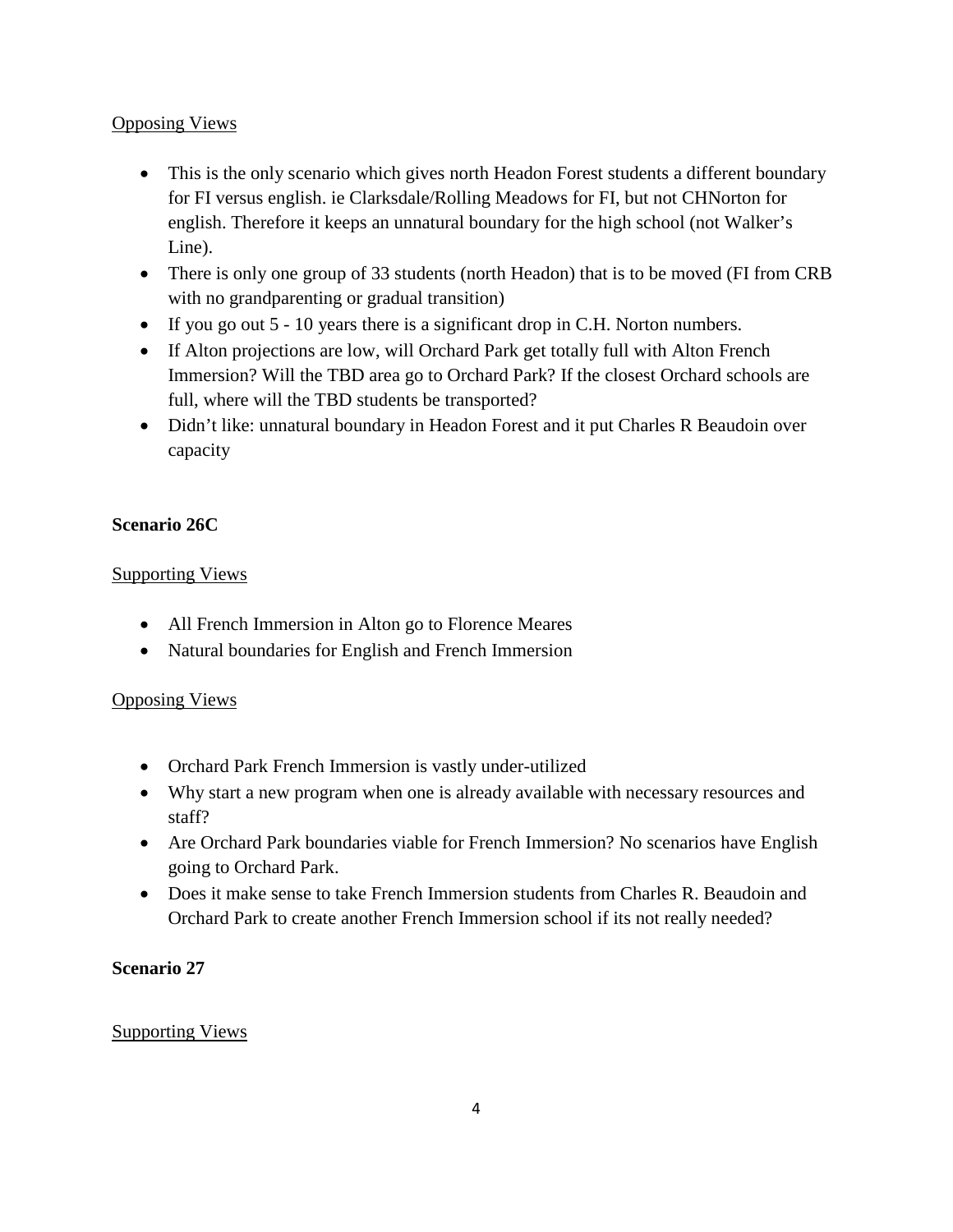- Meets requirements of proximity
- Boundaries are natural and provides for more flexibility for TBD area

### Opposing Views

- Concerns about French Immersion viability if numbers are over inflated
- Seriously need to think about grandparenting. Talked about Grade 8 at Charles R. Beaudoin, Rolling Meadows and Grade 5 at Clarksdale staying for the 2012-13 year.
- Grandparenting should be applied consistently to all schools. If not applied, there is lots of movement of students.
- Flexible if French Immersion projected numbers were low because it creates options for the TBD area
- Issues long-term for FI at CRB and FM
- Other side is that Charles R Beaudoin will be 200 students below OTG numbers
- Florence Meares does not meet French Immersion viability

David Euale and Jeff Blackwell explained grandfathering versus Optional Attendance. Once a child is has been grandparented, that school becomes the child's home school. The primary focus of Optional Attendance is "if there is space at the requested school". Rob Eatough explained that the Optional Attendance process includes a discussion between the 2 affected Principals. Not only does there need to be room at the requested school but the sending school be negatively impacted (e.g., lose too many students so that it affects their numbers, teacher allotment, program viability, etc.).

Other comments:

- Some parents want Alton to open  $K -$ Grade 8 to alleviate busing
- What sense does it make to grandfather Clarksdale's 5s to Grade 6 when they will be moving the next year anyway.
- (Trustee) Jennifer Hlusko stated that she was working with planning to see if there was a fix for French Immersion starting at Florence Meares in a gradual start of Grade 1 to Grade 3 or 4 so that the Alton kids would not be split between 2 French Immersion schools.

Mark Zonneveld explained the further process. After these minutes are captured they will go to the Steering Committee on Tuesday. The Steering Committee will study all the information and may recommend these 3 scenarios, or 2 or any combination. From there, the Director will make his decision. Rob Eatough will write the report to the Trustees with the Director's direction. Then there is a 2-step process. The report goes to Trustees for information on Wednesday January 18, 2012 and they can ask questions. Two weeks later on Wednesday, February 1, 2012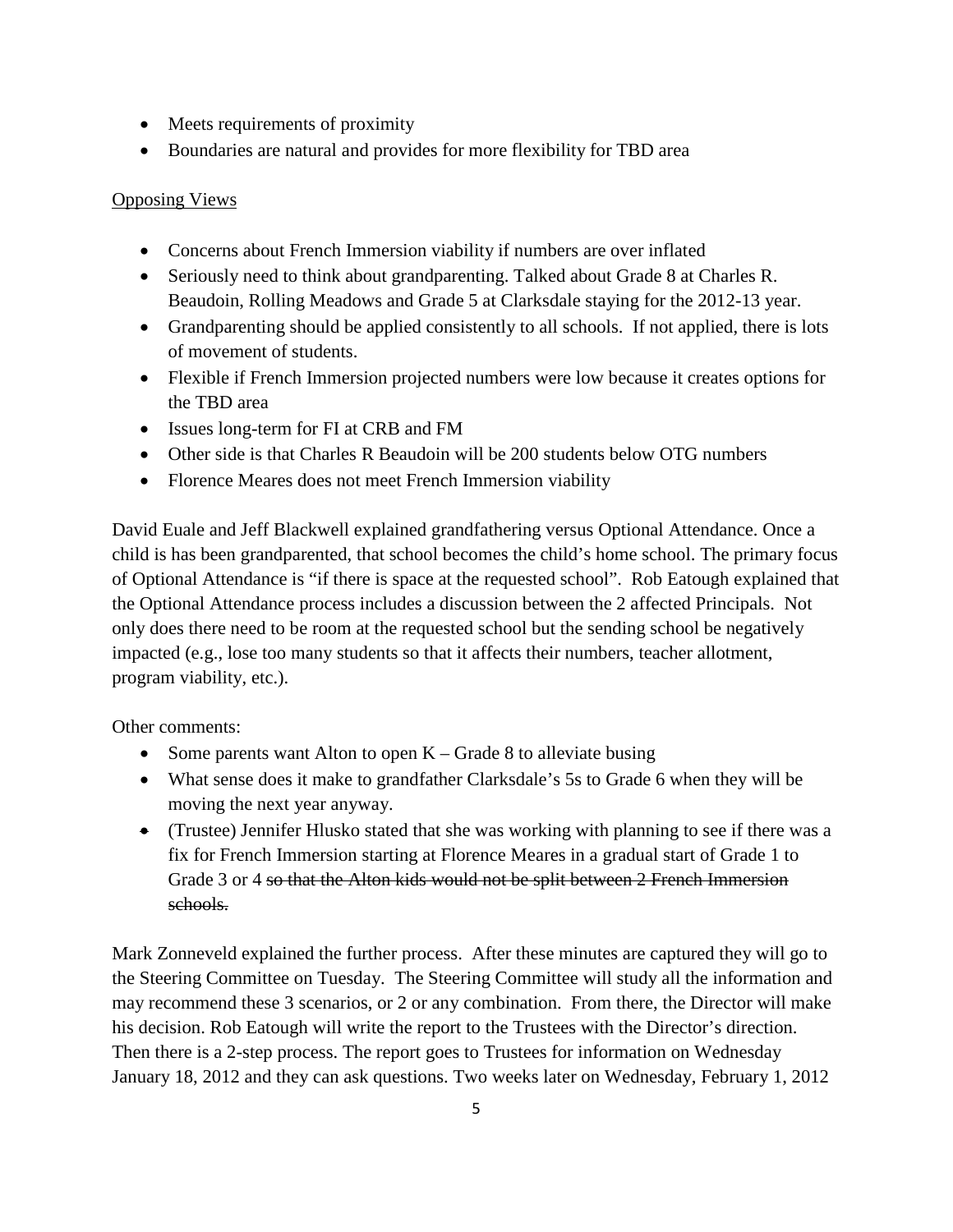they vote. Sometimes there is an extra Board meeting on the interim Wednesday to accommodate delegations. David Euale is hoping to get the report out to public the first week back after the break (January 9. 2012) so that people will have two opportunities to delegate can delegate. The Steering Committee would like to send the agenda to the Boundary Review Committee members first. However, this would not follow protocol. Therefore, the committee members will get it sent to their personal mailbox at the same time it is posted to the public.

- **Q,** What is the experience of delegates? Is it better for the general public to be the participants or member of the BRC? Can they delegate?
- **A.** Usually it is groups who feel passionate about specific issues and don't always see all the issues.

Don Vrooman (Chair of Board) explained that the bi-laws are straight forward for delegations. If there are 5 or 6 groups wanting to say the same thing he will call and ask them to get together and only 1 speak to issue. Delegations are decided on a first come, first served basis. Must request by the Tuesday at 4 p.m. a week before and need to send what they will be saying by the Thursday before.

Jennifer Hlusko (Trustee) hopes no one from the BRC will delegate unless they want to bring forward a new point of view that was not brought to the committee. She would rather read your letter. Why put the Trustees through it. Looking for delegations with something new to say.

Member of the committee spoke to Don Vrooman saying that many people thought communication from Board was cold and uncommunicative at Community Consultation. Facts were given but Board not viewed favourably by community in terms of communicating feedback.

Don Vrooman responded say his goal was to make public aware how delegations work. He wanted to meet committee member after meeting to settle the discussion.

Jennifer Hlusko asked if the question referred to staff then he should be talking to Director, and if issue was with Trustees then he should speak to Chair of Board.

David Euale noted that group was off topic. We do know and are sympathetic to those who feel they are not being heard. I will stand by this committee and my report and hope you will see that my report reflects that.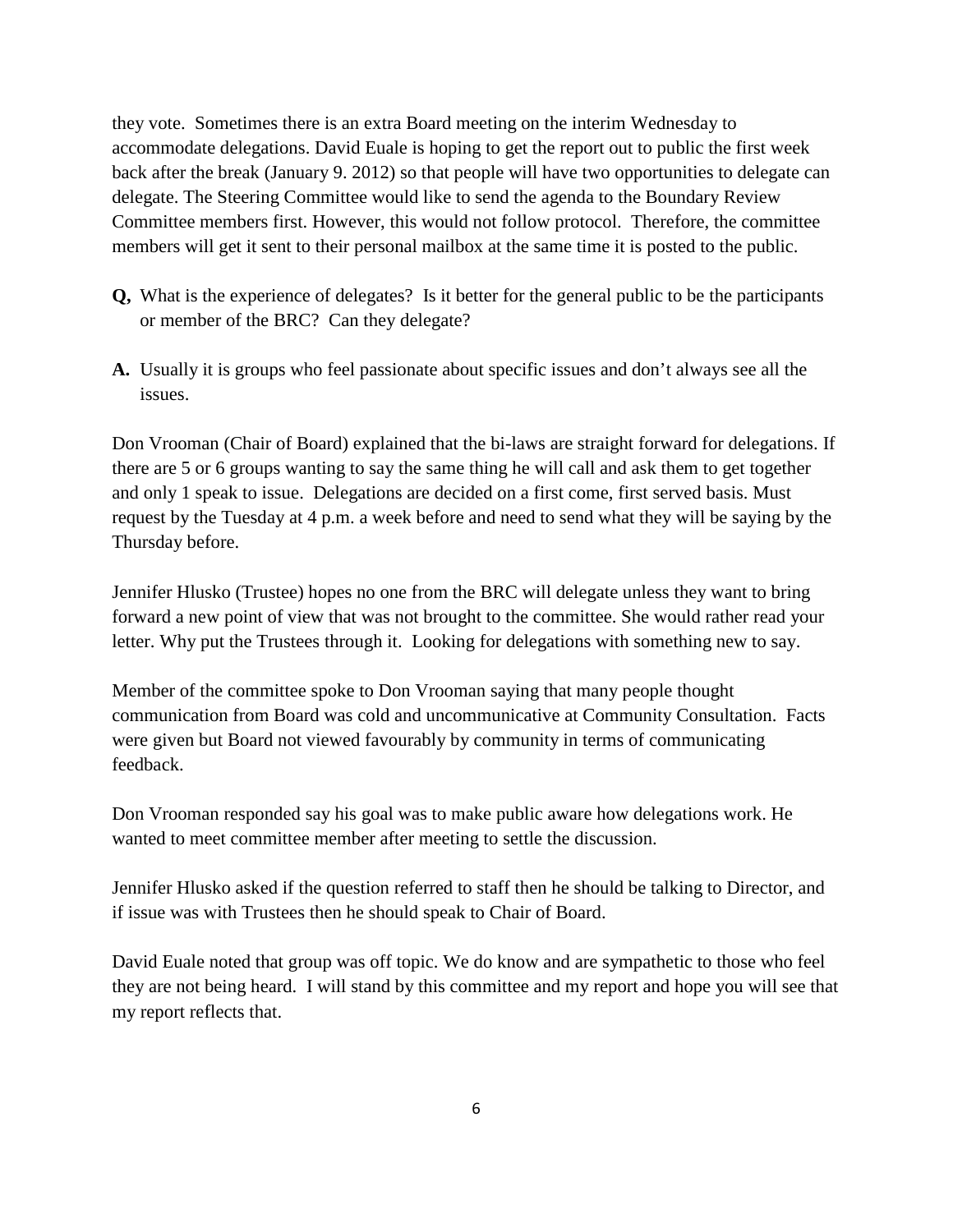Dianna Bower (Trustee) explained that she was just a one year trustee. She would like to hear from any delegation regardless of who they are. She is available and appreciates concerns. Her personal opinion is that she would like to hear your opinion in whatever format.

# **Reflections:**

### Product Goals:

- **Q.** 3 points in terms of end product. Did we accomplish this?
- **A.** Yes

### Process Goals:

- **Q.** 4 points did we meet these?
- **A**. Yes

### Comments:

- Week 3 there were issues around the gifted numbers that were not transparent. Numbers had not been mentioned before. Committee should have been told at beginning that there was a whole process regarding moving gifted classes.
- Would have been better to have a broader scope of other schools i.e. John Wm. Boich, BT Lindley, Alexander's
- Don't think communication went to school with regard to BRC in time to appear like a transparent process (e.g., Orchard Park).
- Timeline was too short with only one week to get two representatives. Response: Timelines posted, mass emails, Synrevoice messages. How can we do it better next time?
- Need to vet the people better to ensure they can meet the expectations. Existing schools vetted representatives but Alton area did not.
- Want to be able to replace those who cannot meet expectations
- All Synervoice messages and emails should be made clearer with time commitment
- One member felt the Board did a good job with communication. We can't make people read the notices. Everything was timely and clear. It is parents' responsibility to stay informed (re: child's school).

**How can we improve the Boundary Review Process in the future?** Final comments in writing by committee members . See below.

#### Continue

- Sticker process was great to draw out people who are otherwise quiet
- Good communication to BRC. Felt very informed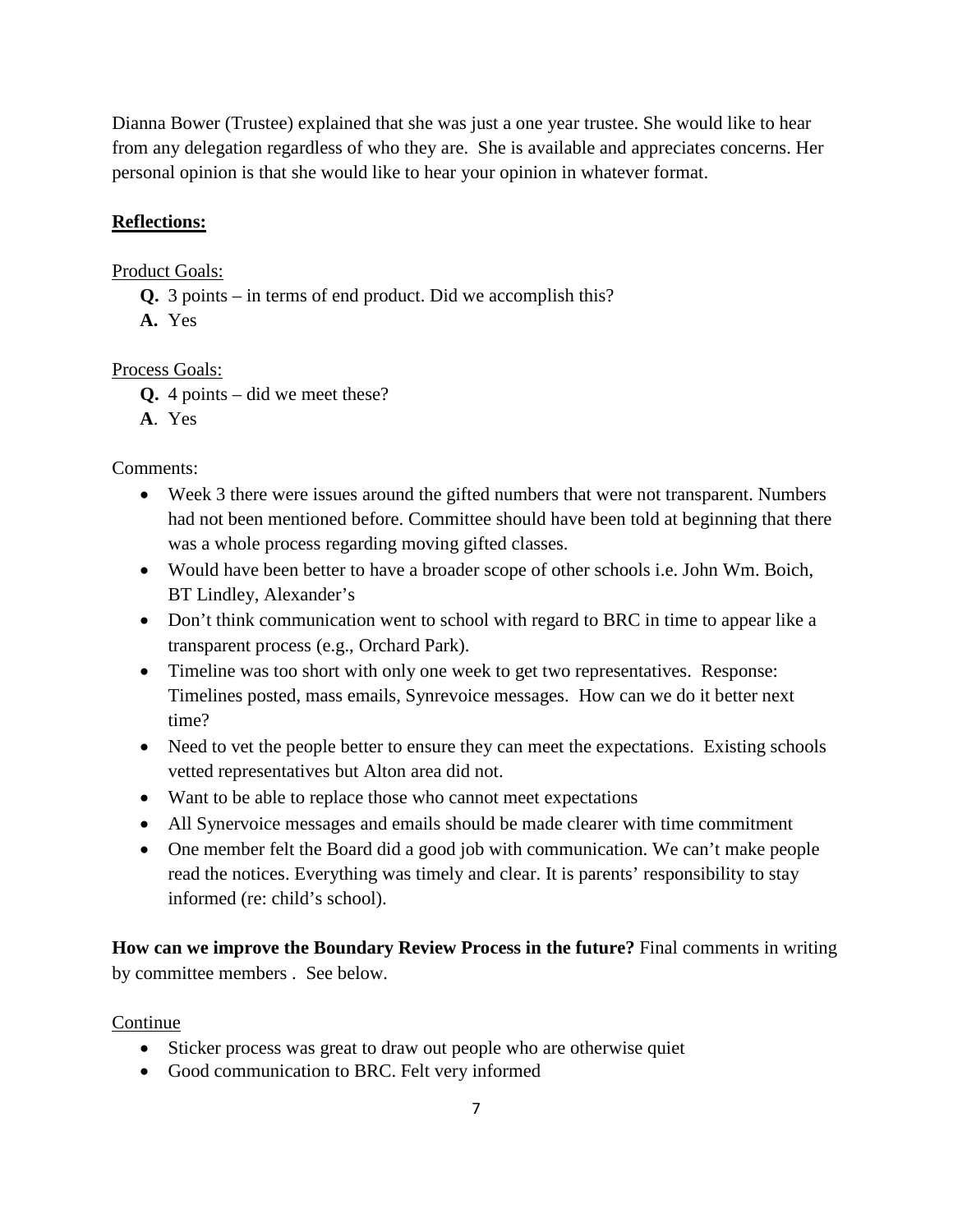- Board members very respectful of our opinions.
- Continue the process.
- It was very valuable process to go through and I feel that it was run very well
- Involvement of parents in the BRP
- If people know what to expect and what is expected from them they will participate and benefit from the process
- The collaborative spirit and approach to reviewing scenarios and narrowing the recommendation
- Use of group norms and enforcement of those norms to ensure the committee functions effectively.
- Excellent prep by planning large size paper scenarios.
- Having Steering committee members attend BRC meetings.
- Having Director attend the BRC is valuable shows the importance of the process.
- Well developed Agendas
- Great/effective co-chairs kept discussions on track
- Stickers good way to get consensus

#### Start

- ensure parents understand context of potential changes both for students **AND** staffing/programs
- ensure committee understands context of which programs and groups of students and problems are up for consideration for "fixing"
- be more realistic about the time involved in being on this committee i.e.: 4 hrs/night; homework
- give more time to select reps. I did not receive an email. We were just told by principal at a Council meeting that we needed 2 reps. It didn't give parents who do not come to Council an opportunity.
- Earlier communication with school communities with specific info on how their school might be affected which might elicit more involvement from parents i.e.: CH Norton parents felt they would not be affected other than the already planned move of Alton area students – they did not know the boundary could be changed in other ways – had they known this there may have been more interest in the BRC
- There seems to be a lack of communication within the new community. All current schools have Councils and are well informed through them. Perhaps survey or some other method should be tried to bring the new school community on the same page, so the reps don't have to struggle to reach out to other community members.
- Communication/engagement have the trustees visit parent councils to discuss the process and the importance of their voice
- Facilitation techniques to reduce the "spin' and repetition of opinions. These techniques will also help deal with difficult personalities
- Coffee at meetings
- Special meetings for the school don't wait for regularly scheduled Council meetings
- More Synervoice messages and letters to parents.